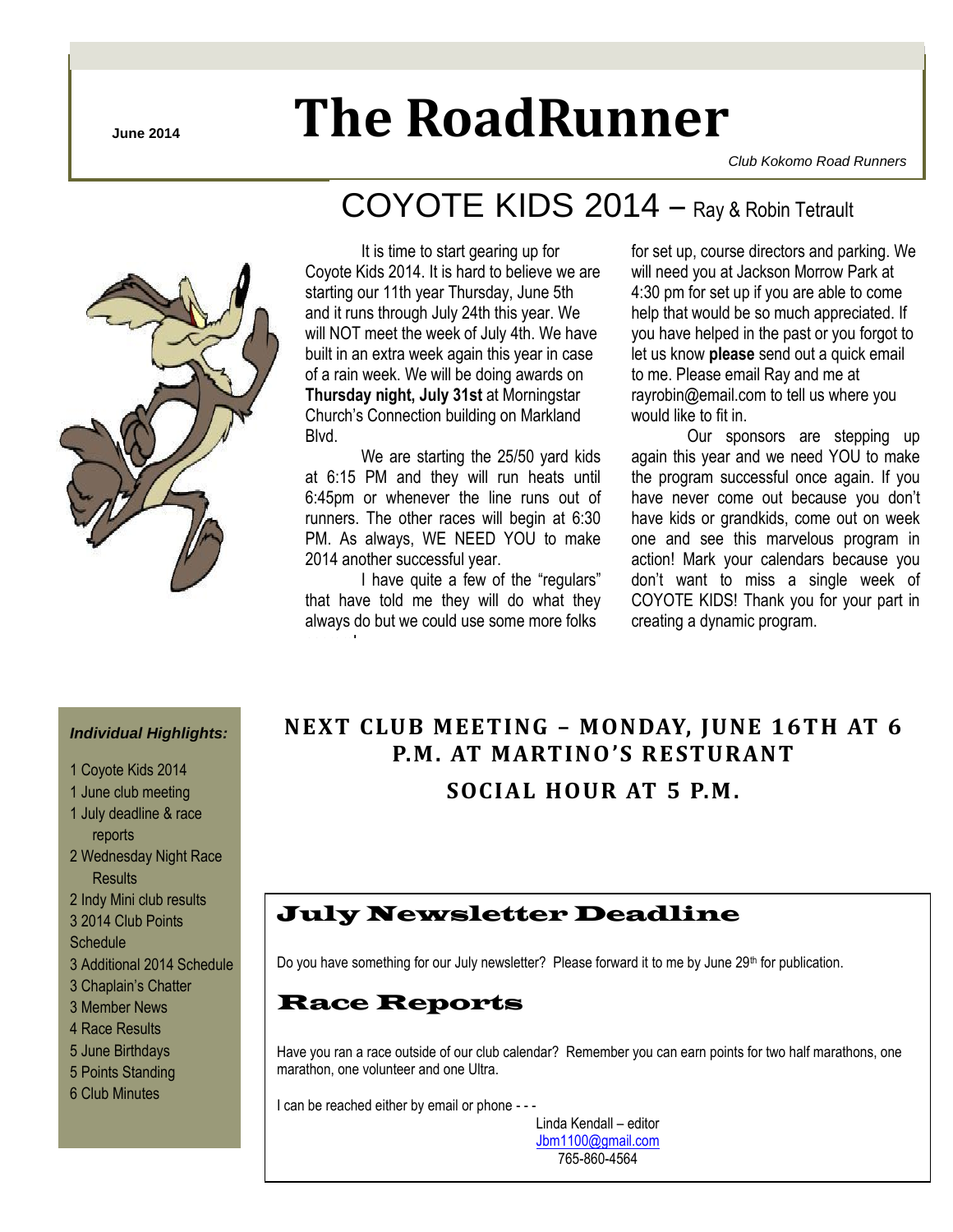### Wednesday Night Race Results

#### **Jackie Sanders Miracle Mile Wednesday, May 7, 2014 Highland Park Walk/Bike**

**Path** 1. Jay Griffitts 8:04 2. Joseph Pakard 8:04

- 3. Naomi Packard 8:15
- 4. Rick Kerr 8:32
- 5. Derek Lawhead 8:48
- 6. Corey Moore 8:58
- 7. Dorian Gray 9:25
- 8. Rosellen Connolly 9:36
- 9. Sheree Bullock 10:01
- 10. Mellissa Jones 10:20
- 11. Bruce Savage 10:57
- 12. Issac Werst 11:06
- 13. Max Elmore 11:24
- 14. Kobi Moore 12:29
- 15. Tami Moore 12:29
- 16. Carol Savage 17:09
- 17. Jeanine Elmore 17:10

### **Joe Kidd Rangel 5K Old Ben/Highland Park 5K Course**

- 1. Jason Montgomery 21:00
- 2. Christian High 21:03
- 3. Jeremy Breedlove 22:34
- 4. Jordan Fivecoate 22:34
- 5. Charley Werst 23:18
- 6. Phil Rozzi 24:00
- 7. Gwen Grimes 24:46
- 8. Emilie Hubbard 28:32
- 9. John Cleaver 29:14 10. Brad Jakes 29:22
- 11. Kayla Bullock 29:41
- 12. Lisa Hopkins 30:02
- 13. Rosellen Connolly 31:16
- 14. Breanne Robertson
- 32:24
- 15. Molly O'Keefe 32:24
- 16. Mark Schelbert 33:09
- 17. Ann Hubbard 33:56
- 
- 18. Anna Bullock 34:09 19. Vern Keller 34:49
- 20. Sheree Bullock 35:05
- 21. Ken Huston 38:04
- 22. Mary Barnes 40:10
- 23. Jennifer Miller 40:48
- 24. Dorian Gray 41:27
- 25. Sue Keller 45:05
- 26. Jeff Freeman 46:10

**Jackie Sanders Miracle** 

#### **Mile Wednesday, May 14, 2014 Highland Park Walk/Bike Path**

- 1. Charley Werst 7:30 2. Rosellen Connolly 8:50 3. Charlie Skoog 8:54
- 4. Mellissa Jones 9:56
- 5. Ken Huston 11:21
- 6. Jeff Freeman 12:13
- 7. Doris Campbell 14:21
- 8. Jerry Leach 14:35

### **Joe Kidd Rangel 5K Old Ben/Highland Park 5K Course**

- 1. Charley Werst 22:08 2. Gwen Grimes 25:37 3. Charlie Skoog 28:27 4. Rosellen Connolly 28:28 5. Ken Huston 35:19 6. Kevin Campbell 37:39 7. Jeff Freeman 39:25
- **Jackie Sanders Miracle**

### **Mile Wednesday, May 21, 2014**

- **Highland Park Walk/Bike Path**
- 1. Max McHaney 5:47 2. Michelle Nicholson 7:26 3. Natalie Nicholson 7:26
- 4. Phil Rozzi 7:31 5. Audrey Lynn 7:51 6. DeAndre Douglas 7:58 7. Derek Lawhead 8:15
- 8. Joel Schmidt 8:33 9. Kathryn Lupacchino 8:45
- 10. Dorian Gray 8:53
- 11. Sheree Bullock 9:26
- 12. Audrey Miller 9:45
- 13. Ernie Hurst 9:47
- 14. Kim McHaney 9:49
- 15. Kevin Campbell 9:49
- 16. Mellissa Jones 10:14
- 17. Bruce Savage 11:01
- 18. Amy Powell 12:42 19. Shirley Bugher 16:59
- 20. Carol Savage 17:00
- 

**Joe Kidd Rangel 5K Old Ben/Highland Park 5K Course**

1. David Lechner 21:57 2. Rilee Jones 23:09 3. Gwen Grimes 23:09 4. Charley Werst 23:15 5. Audrey Lynn 23:19 6. Phil Rozzi 23:31 7. Ron Greene 23:59 8. Natalie Nicholson 24:47 9. Michelle Nicholson 26:38 10. John Cleaver 29:17 11. Kayla Bullock 29:38 12. Deshawn Hawkins 30:56 13. Anna Bullock 32:12

- 14. Ann Hubbard 33:15
- 15. Lee Lavengood 33:34
- 16. Vern Keller 34:08 17. Angie Gollner 34:10
- 18. Dorian Gray 35:20
- 19. Clayton Shanks 35:35
- 20. Hannah Gollner 36:05
- 21. Esther Gollner 36:05 22. Arianna Shanks 37:33
- 23. Ashley Shanks 37:40
- 24. Ken Huston 37:42
- 25. Sue Keller 45:35

### **Jackie Sanders Miracle Mile**

#### **Wednesday, May 28, 2014 Highland Park Walk/Bike Path**

1. Parker Jones 6:36 2. Gwen Grimes 6:43 3. Charlie Werst 6:50 4. Jennifer Miller 9:44 5. Valerie Miller 9:45 6. Anna Bullock 10:28 7. Jerry Leach 14:08

#### **Joe Kidd Rangel 5K Old Ben/Highland Park 5K Course**

1. Charlie Werst 22:30 2. Parker Jones 24:15 3. Gwen Grimes 24:23 4. Kayla Bullock 29:34 5. Anna Bullock 30:25 6. Jennifer Miller 33.09 7. Valerie Miller 33:09 8. Sue Keller 44:45

### INDY MINI – Club Results

Congratulations to those who participated in the Indy Mini. Below are the results for our members that I pulled from the Indy 500 website. I know I may have missed some, so if you are a club member that I missed, please let me know so I can add your points for completing a half marathon.

Michael Anderson 2:20:15 Mary Barnes 2:51:56 Aaron Craig 1:33:19 Dana Culp 1:52:31 Mike Deardorff 2:03:10 Chari Deyoe 3:09:50 Scott Deyoe 2:08:50 Anna Dollens-Rangel 2:07:14 Lora Felker 2:17:31 Ron Greene 1:58:06 Christian High 1:28:10 Keith Hill 2:02:43 Barbara Hobbs 3:29:21 Melvin Hobbs 3:29:20 Jane Inman 3:22:57 Steve Inman 3:34:50 Parker Jones 1:21:20 Sue Keller 3:23:47 Vern Keller 2:34:35 Aaron Kirk 2:54:31 Jeff Ladow 2:34:18 Jillian Ladow 2:48:06 Jerry Lambert Toney Lorenz 3:08:18 Vince Lorenz 2:18:12 Joni McCracken 2:12:50 Nikki McCracken 2:12:50 Tom Miklik 2:23:27 John Mohr 3:22:00 Tami Moore 1:56:47 Paul Olsen 2:07:58 Jordan Ousley 1:32:49 Laurie Ousley 2:24:46 Jay Priest 1:25:13 David Reinagle 2:11:04 Mark Rodgers 1:51:04 Phil Rozzi 1:45:13 Mary Lou Rutherford 3:54:23 Noel Shafer 1:46:34 Mark Shorter 2:11:14 Braden Timmons 1:23:58 Brad Tomlinson 1:32:50 Anita Upchurch 2:48:39 Jennifer Van Horn 1:59:50 Greg Wall 3:12:44 Janet Wall 3:12:38 Heather Weber 1:29:44 Virgil Weitzel 2:33:46 Tommy Werst 1:47:13 Kelly Wright 1:50:32 Maurice Wright 2:12:05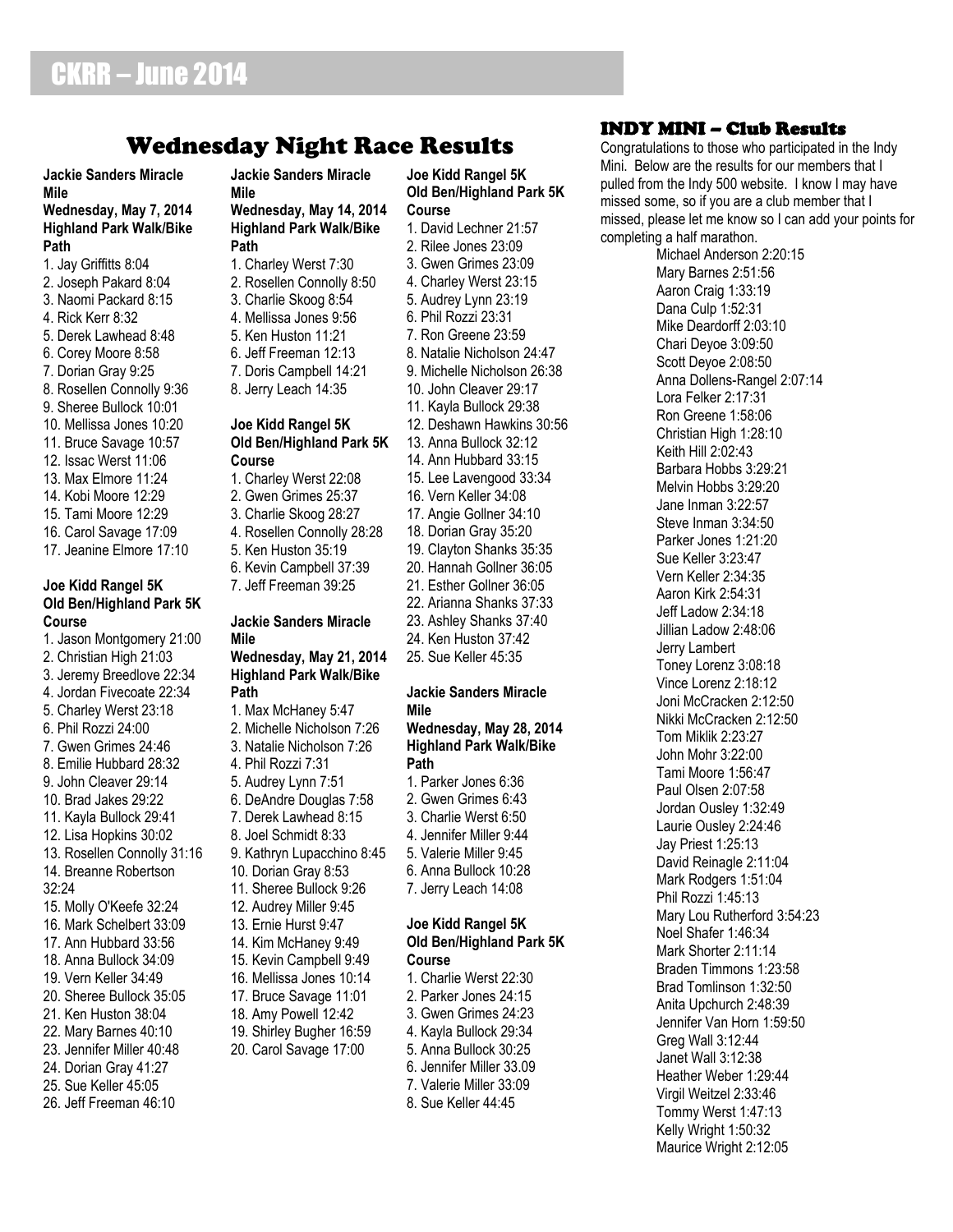# CKRR – June 2014

# **2014 Club Point Races**

#### **June 7**

Bona Vista 5K Run/Walk Time: 8 am Location: Contact: Vicki Boles

### **June 14**

Norris Insurance 5m Run/ 3m Walk Time: 8 am Location: Greentown, IN Contact: John Norris Phone: (765) 395-7761 Website: norrisinsurance.com

### **July 5**

CKRR Haynes Apperson 4m, 3m and 1m Time: 8 am Location: Memorial Gym, Kokomo, IN Contact: Mike Anderson & family

### **July 12**

Race for Grace 5K Run Time: 8 am ? Location: Calvary Presby, 7th & Spencer Strs, **Logansport** Contact: Phone: (574) 753-0505

### **July 19**

Western Panther Prowl 5K Run/Walk Time: 8 am Location: Russiaville, IN Contact: Gary Jewell NOTE: Please do NOT park in the lot at Waddell's IGA. It is reserved for their customers only.

### **August 2**

Norris Insurance 5K Run/ Walk Time: 8 am Location: Converse, IN Contact: John Norris Website: norrisinsurance.com

### **August 16**

CAM Race for Shelter 5K Run/Walk Time: 8 am Location: Oakbrook Valley, Russiaville, IN Contact: Oakbrook Community Church Phone: (765) 252-7030

### **August 23**

*Runnin the Shores 5K -* Time: Location: Contact: Rebecca Monroe

### **September 6**

5th Annual Steps to Recovery 5K Time: Location: Contact: Reba Harris

### **September 13**

Annual CK Girls Night Out 5K Time: 5:00 pm Location: Downtown Kokomo Contact: Rebecca Monroe

### **September 27**

14th Bee Bumble 5K/10K Time: 8:00 am Burnettsville, IN Contact: Don Hurd

#### **October 4**

Cole Porter 5K Run/Walk, 15K Run Time: 9:00 AM Location: Circus Bldg, Peru, IN Contact: Jim Yates

### **November 8**

CKRR Charity 5K Run/ Walk Points 20 for Each Finisher Time: 9 AM Location: UAW 292 Union Hall Contact: Jeannie Townsend

### **November 27**

Club Kokomo Cares 5K Run/Walk Time: 8 AM Location: Rogers Pavilion Highland Park, Kokomo, IN Highland Park Contact: Ray & Robin Tetrault, Mark Shorter Phone: (765) 854-1393

### **December 31**

CKRR New Year's Eve 5K Run/ Walk Time: 2 PM Location: UAW Local 292 Contact: Joni McCraken

### *MEMBER NEWS!*

\*The following members ran the Boston Marathon.

> Heather Weber 3:24:31 Christian High 3:14:11 Jay Priest 3:59:10

\*Christian High completed the Carmel Half with a time of 1:30:17

\*Brad Tomlinson completed the Paradise Half in Florida

\*Damon Clements completed both the Circular Logic Marathon with a time of 5:11:47 and then the Earth Day 50K with of time of 6:47:00

# **Additional Schedule Dates**

### **Apperson Kids Track & Field**

**July 5** Location: Memorial Gym Track Field Kokomo, IN Contact: Jordan Ousley

### **Coyote Kids Schedule**

Location: Jackson Morrow Park Kokomo, IN Contact: Robin & Ray Tetrault **June 5, 12, 19 & 26 July10, 17, 24 (rain date if necessary) July 31-Awards**

# *CHAPLAIN'S CHATTER*

High school graduation parties. June weddings. State Track Meets. 2CK races. Indiana-Kentucky All-Star basketball games. Coyote Kids. Kokomo Summer Distance Camp. Ray T. and Mark S. are Birthday Boys. Finally, warm weather!

Focus on the good times: Have selective memory. Developing an attitude of gratitude does not come naturally. We are not by nature grateful people. We are by nature discontented. We always want more or something different.

In the book of Philippians, Paul was writing to the church that he started in Philippi, where a woman names Lydia opened up her home and, along with other, welcomed Paul to the city. The Philippian church even helped fund Paul's missionary journeys. In Philippians 1:5, Paul says, "I thank God for the help you gave me" (NCV).

The thing is, Paul didn't have a good time in Philippi. In fact it was one of his toughest churches to get started. When Paul went to this city to start a church, he was beaten, whipped, humiliated, falsely arrested, thrown into prison, and had to survive an earthquake. Then, he was politely asked by the city leaders to leave town.

Yet Paul told the believers, "Every time I think of you, I give thanks to my God" (Philippians 1:3 NLT).

What is Paul doing there? He is choosing selective memory. Philippi was not happy place for Paul, and he endured a lot of persecution and suffering during his time in that city. But he chose not to dwell on painful memories and instead expressed his gratitude for the good things that has been done for him and through him.

The longer you know someone, the more likely you are to take that person for granted and to look for faults and remember the bad things instead of the good things.

Are you still living some painful memories with some people in YOUR life? You've never let them off the hook, and you can't enjoy the relationship because you're still holding on to the past.

You need to understand that memories are a choice. I heard a story about two friends who were talking. One of them asked the other, "Don't you remember that time when your husband did this?" Her friend replied, "I distinctly remember forgetting that."

Your memories are a choice. If you want to hold on to your painful memories, go right ahead. But you're not going to be happy! Paul had a lot of reasons to have painful memories of Philippi. Instead, he made the choice to be grateful for the people in his life and the work God was doing in and through them. When you do the same, God will bless your relationships far beyond your expectations. Always thanking God for His gift of grace,

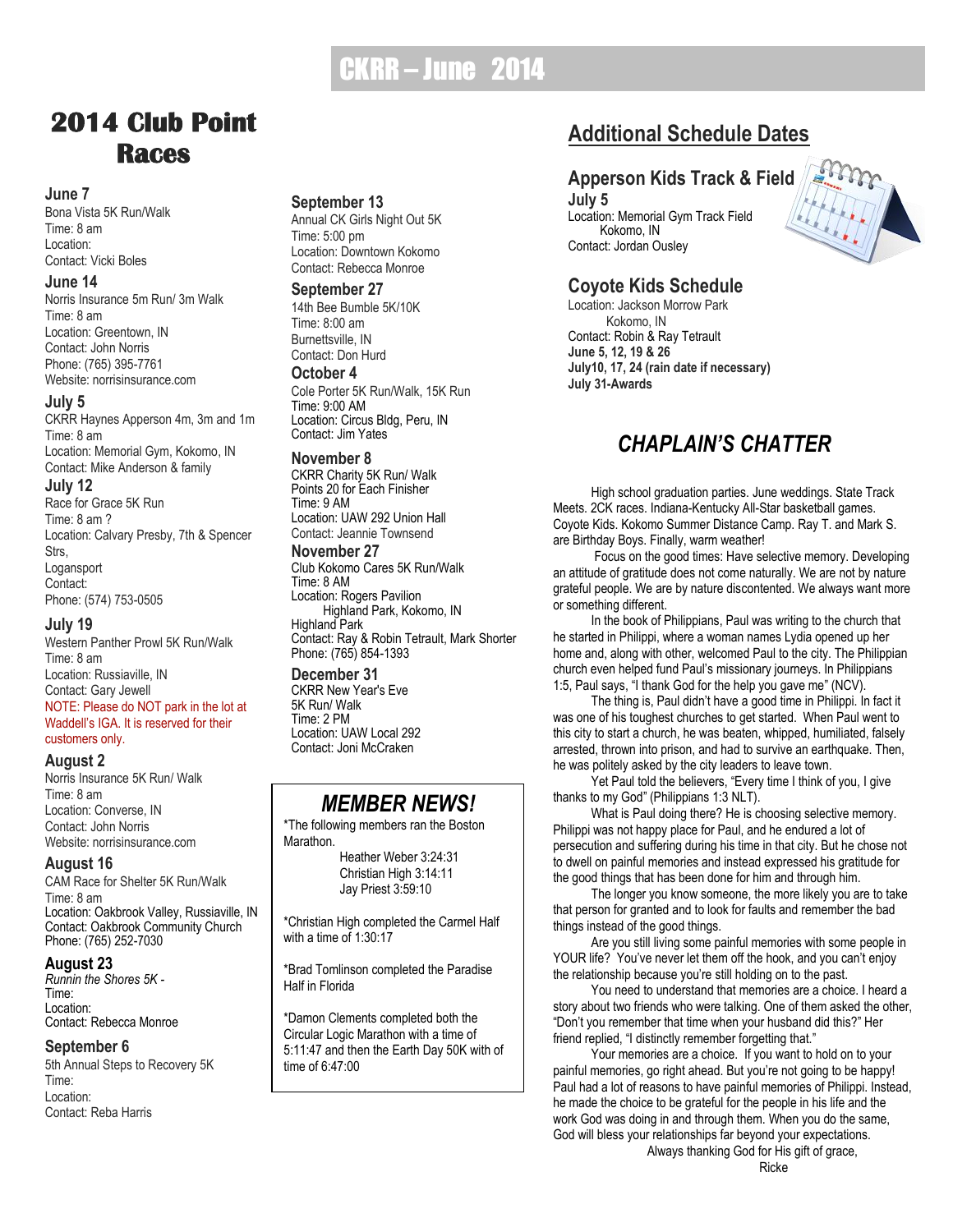# CKRR – June 2014

### Race Results

**CKRR Ultimate 10m run, 5 Norris Insurance 4m Run & 3m Walk May 10, 2014 Jackson-Morrow Park 4m Run 1. Kory Kennedy 23:02 2. BradenTimmons 23:57** 3. Gerald Griffitts 24:59 **4. Heather Weber 25:55 1st woman 5. Christian High 26:12 6. Jay Priest 26:04** 7. Ben Norton 26:21 **8. Brad Tomlinson 26:25 9. Noel Shafer 27:17 10. Ron Moore 27:43 11. Aaron Craig 28:49 12. Gwen Grimes 29:28** 13. Gary Callahan 29:38 14. Jeremy Beachy 30:39 **15. Ron Greene 31:13 16. Keith Hill 31:51 17. Tami Moore 32:30** 18. Craig Miller 33:04 **19. Scott Deyoe 33:12 20. Jennifer Van Horn 33:35 21. Charlie Skoog 33:47** 22. Monte Babb 33:52 **23. Mark Shorter 34:10 24. Mike Deardorff 34:18 25. Jana Skoog 34:23** 26. Lorraine Gamble 34:23 **27. RJ Kerr 34:23** 28. Bethany Kirkwood 34:55 **29. Emilie Hubbard 35:20 30.WarrenTierney 35:50 31. Melissa Goad 35:54** 32. Jeanette Clem 35:57 33. Rosellen Connolly 36:02 **34. Cara McKellar 37:11** 35. Auston Beachy 37:15 36. Ribekah Beachy 37:18 37. Kayla Ballock 37:42 38. Jenny White 37:43 **39. Jerry Meiring 38:04 40. Ashley Shanks 38:06** 41. Melissa McBee 38:11 42. Cara Shoemaker 38:12 **43. Noah Hughes 38:13** 44. Beth Wittenbach 38:13 45. Linda Allen 38:31 **46. Jenny Tudor 38:34 47. Susan Snow 38:51 48. Laurie Ousley 38:54** 49. Fred Chew 39:15 50. Jeff Lounn 39:15 **51. Ray Tetrault 40:03 52. David Hughes 40:25 53. Ann Hubbard 40:34 54. Robin Tetrault 40:41 55. Michael Graham 41:24 56. Anna Bullock 41:44** 57. Cheryl Miller 42:06 **58. Marianne Wilson 42:10**

**59. Angie Gollner 42:11** 60. Dixie Deines 42:40 **61. Riley Case 43:12 62. Bill Menges 47:46 63. Robin Cole 47:58 64. Kathryn Wall 48:33 65. Bruce Savage 48:44** 66. Elizabeth Bevington 49:05 **67. Alex Studebaker 50:05 68. Kelly Studebaker 50:23 69. Sara Kleinknight 50:42** 70. Andrea Wesner 51:58 **71. Sue Keller 52:24 72. Virgil Weitzel 52:31 73. Jonah Hughes 54:12 74. Jeff Freeman 54:29 75. Shirley Bugher 59:30 3m Walk 1. Vince Lorenz 27:28 2. Mary Miller 31:34 3. Vernon Keller 31:45 4. Greg Wall 35:20 5. Jan Wall 38:18 6. Toney Lorenz 38:34 7. Jim Gross 38:49 8. Jerry Lambert 40:24 9. Anita Dillman 42:01** 10. Scott Miller 42:06 11. Wesley Miller 42:07 **12. Carrie Williams 42:12 13. John Mohr 42:29** 14. Kim Lowry 43:02 15. Holly Cattin 43:50 16. Vanessa Hayes 43:50 **17. Stephan Wilson 47:14 18. Mary Lou Rutherford 48:50** 19. Beth Silence 52:07 20. Brittani Off 52:07 **4th Annual Prison Breakout 5K May 17, 2014 Bunker Hill, IN 5K Run 1. Kory Kennedy 17:00 2. Braden Timmons 17:43** 3. Brenton Cherry 19:48 4. Steve McDorman 19:56

5. Evan Huash 19:58 **6. Noel Shafer 20:23 7. Aaron Craig 21:38** 8. Kell Clothier 21:48 9. Gary Callahan 22:03 10. Joseph Dale 22:15 **11. Phil Rozzi 22:18 12. Ron Greene 24:26 13. Billy Stanton 25:15 14. Mike Deardorff 25:26 15. Mark Shorter 25:39 16. Emilie Hubbard 25:52 1st woman 17. Charlie Skoog 26:11**

**19. Anna Rangel 26:24 20. Cara McKellar 26:31** 21. Amanda Fernandes 26:35 22. Rosellen Connolly 26:50 **23. Valerie Merrick 26:57** 24. Rylly Working 27:47 25. Tony Duncan 28:51 **26. Michael Graham 29:13 27. Robin Tetrault 29:23** 28. Diana Garner 29:56 29. Christiana Black 30:01 30. Brandon Giek 30:15 **31. Ray Tetrault 30:19** 32. Missy Howell 30:44 **33. Kelsey Kennedy 30:53 34. David Hughes 30:56 35. Ricke Stucker 31:50 36. Alex Studebaker 31:52 37. Jacob Van Horn 31:53 38. Jennifer Van Horn 31:59** 39. Adam See 32:19 40. Paul Schaeffner 32:21 41. Linda Wachs 32:48 42. Libby Working 33:17 43. Bethany Thomas 33:21 44. Brittney Michel 33:47 45. Krystyne Wilson 33:57 46. Amber Terry-Fielke 34:36 47. Monie Frye 34:46 48. Shannon Fleck 34:52 49. Deb Taylor 34:55 50. Stephanie Pratt 36:28 **51. Bruce Savage 37:21 52. Kelly Studebaker 38:34** 53. Margo Crabtree 39:50 **54. Sue Keller 43:18** 55. Cheryl Miller 45:02 **56. Jeff Freeman 45:06 57. Shirley Bugher 52:50 5K Walk 1. Vince Lorenz 26:57 2. Mary Miller 31:44 1st woman 3. Vernon Keller 33:54** 4. Carissa Mongosa 37:48 **5. Toney Lorenz 38:34 6. Jim Gross 38:38 7. Bob McBride 40:28** 8. Melanie Giek 41:43 **9. Robin Michael 41:58 10. Anita Dillman 42:11 11. Carrie Williams 42:12 12. John Mohr 43:35 13. Kevin Whitted 43:35** 14. Craig Langley 44:26 15. Melanie Hardin 45:02 16. Faith Rush 49:09 17. Dale Truax 49:10 18. Monica Rush 49:10 19. Jim Dale 49:40 20. Tina Hyde 50:33 21. Diana Middleton 50:34

**18. Jana Skoog 26:20**

22. Terri Dale 50:50 23. Chloe Dale 50:50 24. Rhonda Butzin 54:08 25. Carrie Minns 54:09 **26. Carol Savage 56:21** 27. Kim Douglas 56:21 **CKRR Almost Free 5k May 24th, 2014 Foster Park, Kokomo 5k run 1 Kory Kennedy 16:48 2 Braden Timmons 17:35 3 Dana Neer 18:38 4 Jordan Ousley19:06** 5 Ben Norton 19:13 6 Brenton Cherry 19:16 **7 Christian High 19:27 8 Heather Weber 19:50 1st female 9 Noel Shafer 20:09** 10 Chris Jefferies 20:12 11 Steve McDorman 20:29 **12 Chris Lasley 21:00** 13 Chris Frazier 21:14 **14 Parker Jones 21:19** 15 David Lechner 21:21 **16 Gwen Grimes 21:28** 17 Evan Hurst 21:36 **18 Aaron Craig 21:38** 19 Paula Keeney 21:47 20 Gary Callahan 22:06 21 Jodi Lake 22:20 22 Rachel Sargent 22:46 **23 Ron Greene 23:10** 24 Brian Rexroad 23:36 **25 Mike Anderson 23:52** 26 Casey Lechner 24:27 27 Nikki Frazier 24:38 **28 Brownyn Getts 24:53** 29 Monte Babb 25:17 **30 Mike Deardorff 25:20** 31 Lorraine Gamble 25:41 **32 R J Kerr 25:46 33 Jana Skoog 25:56 34 David Reinagle 26:01** 35 Mollie Gamble 26:17 **36 Valerie Merrick 26:19 37 Charlie Skoog 26:23** 38 Bethany Kirkwood 26:28 **39 Scott Devoe 26:40 40 Emilie Hubbard 26:42** 41 Rosellen Connolly 26:56 **42 Cara McKellar 26:58 43 Melissa Goad 27:12 44 Warren Tierney 27:23 45 Hannah Moore 27:36 46 Ron Moore 27:36 47 Robin Tetrault 27:56 48 Michael Graham 29:04 49 Laurie Ousley 29:15 50 Kayla Bullock 29:45** 51 Jacob White 29:46 52 Jim White 29:47

**54 Ray Tetrault 30:08 55 Angie Gollner 30:22 56 David Hughes 30:24 57 Nathan Gollner 30:28** 58 Lee Lavengood 30:40 **59 Ann Hubbard 30:43 60 Jaob VanHorn 30:47 61 Jennifer VanHorn 30:50 62 Paul Getts 31:04** 63 Susan Snow 31:05 **64 Kelsey Kennedy 31:20 65 Marianne Wilson 31:48** 66 Arianna Shanks 31:54 **67 Riley Case 32:02** 68 David Lavengood 32:26 **69 Esther Gollner 35:23 70 Hannay Gollner 35:24** 71 Elizabeth Bevington 35:30 **72 Mary Barnes 35:38 73 Kathryn Wall 35:56 74 Bruce Savage 35:57 75 Steve Merrik 36:27 76 Robin Cole 37:06 77 Stan Shuey 37:13 78 Kelly Studebaker 38:04 79 Bill Menges 38:21 80 Alex Studebaker 39:18 81 Geana Moore 39:22** 82 Eric Hillis 40:37 **83 Sue Keller 43:11** 84 Allison Hillis 43:21 **85 Jenny Tudor 43:58 86 Carrie Williams 47:23 87 Shirley Bugher 52:28**

**53 Ashley Shanks 29:49**

#### 5k walk

**1 Vince Lorenz 27:28 2 Mary Miller 32:14 1st female 3 Vernon Keller 32:58 4 Gregg Wall 35:58 5 Stephen Wilson 39:45**

**6 Toney Lorenz 39:45 7 Jan Wall 39:45 8 Chari Devoe 42:02 9 Robin Michael 42:41 10 Anita Dillman 42:56 11 Jerry Lambert 43:08** 12 Elizabeth Wilson 43:22 13 Devin Whitted 43:23 **14 John Mohr 43:47 15 Bob McBride 47:24 16 Mary Lou Rutherford 47:44 17 Carol Savage 53:14**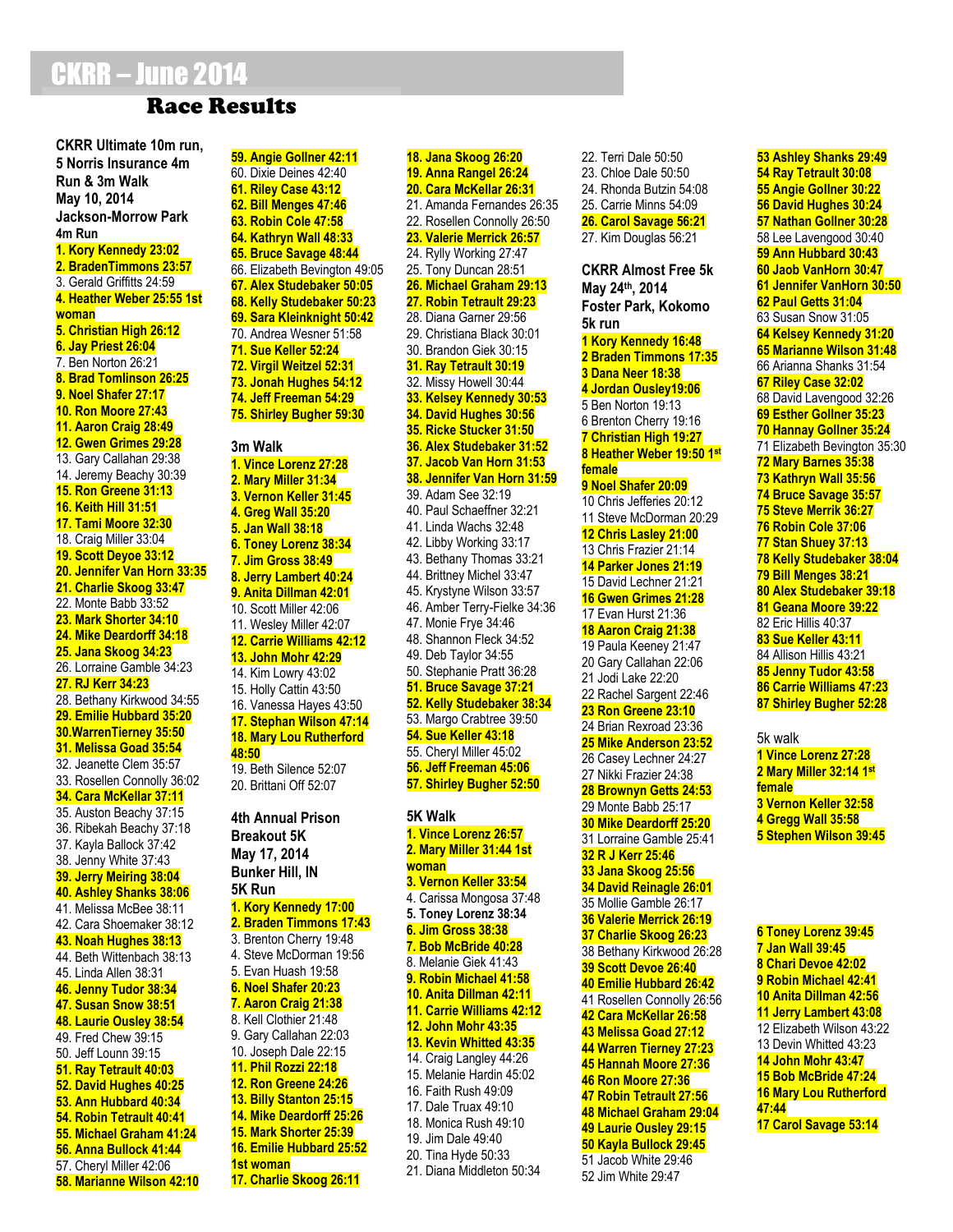# **Points Standings**

### **(V= volunteer, H=half marathon, M=marathon)**

### **Runner 0-12**

#### **Female**

Natalie Nicholson 35-2 Esther Gollner 20-1 Ella Kantz 20-1 Hannah Moore 12-1 **Male** Alex Studebaker 52-3 Jonah Hughes 35-2

Jacob Van Horn 30-2 Nathan Gollner 20-1 Corey Moore 20-1 Jake Cleaver 15-1

### **Runner 13-19 Female**

Bronwyn Getts 40-2H Valerie Merrick 35-2 Madison Cleaver 20-1 Carly Jones 20-1 Jillian Ladow 20-1H Anna Bullock 20-1 Kayla Bullock 12-1 Hannah Gollner 12-1 **Male** Braden Timmons 140- 7MH

Noah Hughes 30-2 Samuel Bettegnies 15-1

### **Runner 20-24**

### **Female**

Emilie Hubbard 100-6 Gwen Grimes 84-5 Nikki McCracken 35-2H Kelsey Kennedy 27-2 Natalie Hoch 20-1

#### **Male**

Kory Kennedy 120-6 Jordan Ousley 70-4H Billy Jones 12-1

### **Runner 25-29**

**Female**

Kathryn Wall 80-4 Laura Heflin 30-2 Megan Tetrault 20-1H

### **Male**

Parker Jones 100-5H **Walker 25-29**

### **Male**

Vince Lorenz 140-7H **Runner 30-34**

#### **Female**

Melissa Goad 100-5H Ashley Shanks 30-2 Valerie Leger 15-1

Angela Anderson 12-1 **Male** Michael Anderson 60-3H **Runner 35-39 Female** Jennifer Van Horn 130-7H Kelly Wright 40-2H Angie Gollner 35-2 Geana Moore 27-2

#### **Male**

Chris Lasley 80-4H Maurice Wright 35-2H **Walker 35-39 Female** Jenny Tudor 40-2

# **Runner 40-44**

**Female**

Heather Weber 80-4MH Michele Nicholson 40-2 Dana Culp 32-2H Stacey Bettegnies 27-2 Lora Felker 20-1H Anne Kantz 15-1 Brooke Cleaver 10-1

#### **Male**

Christian High 115-6MHH Brad Tomlinson 95-5HH Keith Hill 72-5H Aaron Craig 67-4H David Reinagle 32-2H Aaron Kirk 20-1H Scott Riggle 20-1

### **Runner 45-49**

### **Female** Joni McCracken 80-4H Tami Moore 75-4H

Laura Cook 27-2 Suzie Snow 15-1 Carrie Gruel 10-1 Bea Wiles 9-1 **Male** Noel Shafer 135-7MH Jay Priest 115-6MHH Michael Graham 74-6

Ron Moore 54-4 Virgil Weitzel 49-3H Paul Getts 30-2H Daniel Lutes 20-1M Tommy Werst 20-1H Steve Merrik 9-1 **Walker 45-49**

### **Female**

Carol Savage 55-3 Lisa Price 20-1

**Female** Cara McKellar 115-6V Laurie Ousley 90-5H Ann Hubbard 66-5 Kelly Studebaker 33-3 Marianne Wilson 20-2 **Male** Scott Deyoe 99-6HH Phil Rozzi 90-5H Dana Neer 80-4 Warren Tierney 62-5 Paul Olsen 20-1H Tom Cleaver 9-1 **Walker 50-54 Female** Mary Miller 100-5 Charie Deyoe 35-2H Jean Heflin 20-1 **Male** Kevin Whitted 40-2 **Runner 55-59 Female** Jana Skoog 140-7H Robin Tetrault 92-6H Mary Barnes 59-4H Anna Rangel 50-3H Anita Upchurch 20-1H **Male** Mike Deardorff 132-7HH Ray Tetrault 87-6 RJ Kerr 45-3 Bruce Savage 31-3 Jeff Ladow 20-1H Keith McAndrews 20-1 Mark Rodgers 20-1H Greg Townsend 20-1V Jeff Freeman 18-2 Jerry Meiring 12-1 **Walker 55-59 Female** Jayne Stucker 80-4V Jane Inman 20-1H **Male** Damon Clements 60-3UM Steve Inman 20-1H **Runner 60-64 Female** Sue Keller 130-7H Shirley Bugher 69-5 Robin Cole 40-2 Barbara Hobbs 20-1H **Male** Ron Greene 140-7HH

**Runner 50-54**

Billy Menges 22-2 Melvin Hobbs 20-1H Steve Kilcline 20-1V Steve Kilcline 20-1V Tom Miklik 20-1H Rick Spencer 20-120 **Walker 60-64 Female** Jan Wall 100-5H Carrie Williams 80-5 **Male** Vernon Keller 120-6H Toney Lorenz 103-7H Greg Wall 80-5H Stephen Wilson 22-2 **Runner 65-69 Male** David Hughes 115-6 Phil Leininger 40-2V Robin Michael 27-2 Ricke Stucker 20-120 **Walker 65-69 Female** Anita Dillman 120-6 Mary Lou Rutherford 65- 4H Diane Brown 20-1V **Male** Bob McBride 75-4 Robin Michael 35-2 **Runner 70-74 Female** Sarah KleinKnight 20-1 **Male** Billy Stanton 80-4 John Peters 30-2 Stan Shuey 20-1 **Walker 70-74 Male** Jim Gross 100-5 John Mohr 100-6H Dan Coughlin 20-1V **Walker 75-79 Male** Jerry Lambert 80-4H **Runner 80+ Male** Riley Case 60-3

Charlie Skoog 112-7H Mark Shorter 86-6H

# **June Happy Birthday's**

6-1 Ariana Getts 6-1 Natalie Hoch 6-2 Melvin W. Hobbs 6-6 Jonah M. Hughes 6-7 James Canning 6-7 Ray Tetrault 6-7 Jodyne Tokarcik 6-10 Kim Anderson 6-10 Paul Olsen 6-10 Sharon Whelan 6-13 Dakota Gruel 6-14 Henderson Glover 6-15 David Barnes 6-16 Dorian Gray 6-17 Emilie Leger 6-18 Bruce Savage 6-19 Jeff Freeman 6-19 Dick Summerton 6-21 Laurie Ousley 6-22 Carol Savage 6-24 Angela Anderson 6-24 Will Daehler 6-25 Rachel Manning 6-26 Jacob Barnes 6-27 Kasey High 6-27 Mark Shorter 6-29 Jacob Van Horn